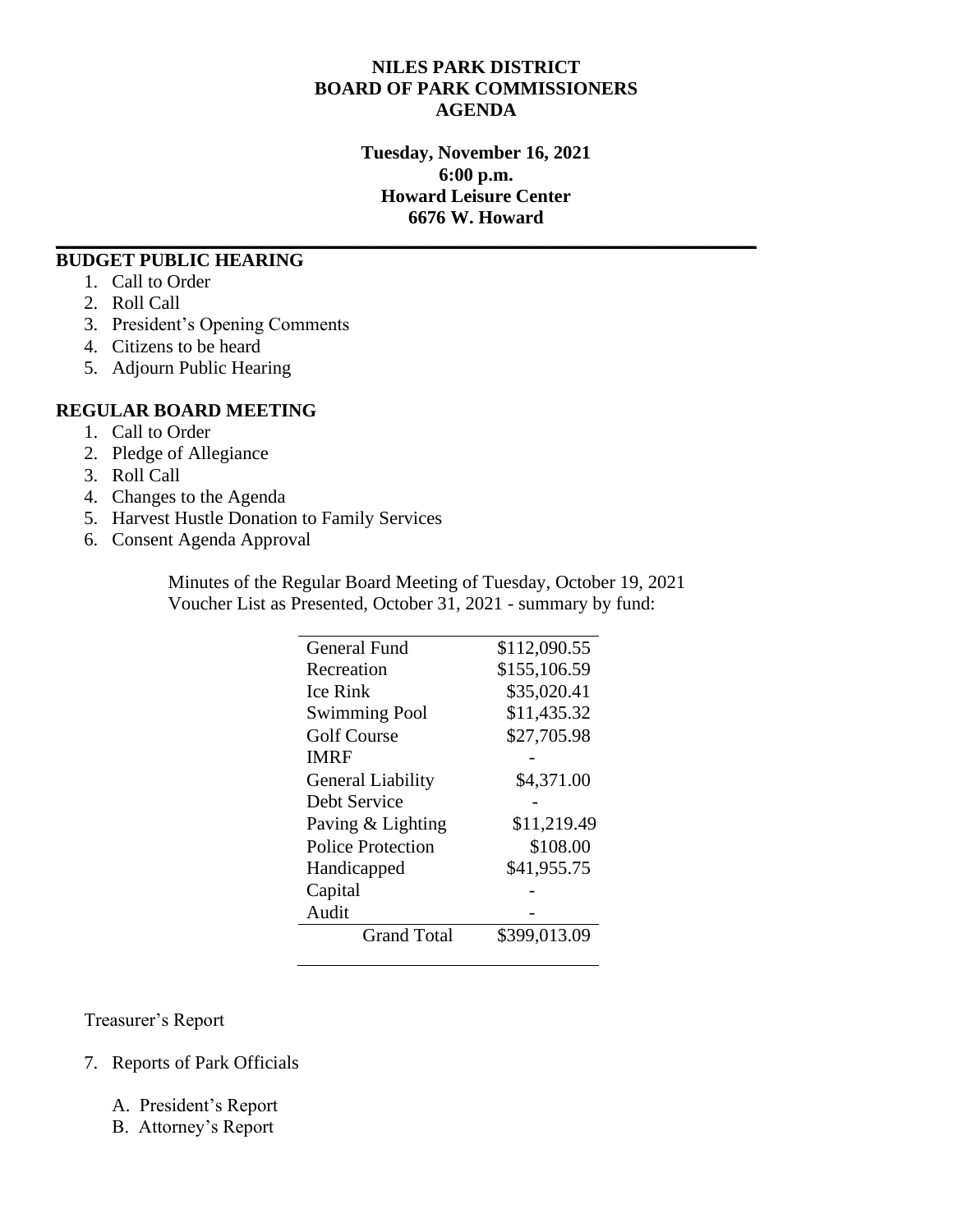# 8. Board Reports

# 9. New Business

A. Discussion/Approval of Ordinance 21-O-104 an Ordinance providing for the annual budget and appropriation for taxes and revenue from other sources for the Niles Park District, Cook County, Illinois, for general corporate purposes, for recreation fund, for ice rink fund, for swimming pool fund, for golf course fund, for capital project fund, for debt service fund, for IMRF fund, for FICA fund, for general liability fund, for audit fund, for paving and lighting fund, for police protection fund, for handicapped fund, for the fiscal year beginning January 1, 2022 and ending December 31, 2022.

B. Discussion/Approval of Ordinance 21-O-105 an Ordinance providing for the annual levy of taxes for general corporate purposes and providing recreational programs as per article 5 of the general Park District Code and for the payment of the share of the Illinois Municipal Retirement Fund; Social Security; for the payment of liability insurance premiums; annual audit; police fund; paving and lighting fund; special handicapped fund; for the fiscal year beginning January 1, 2021 and ending December 31, 2021 in the Niles Park District, Cook County, Illinois.

C. Discussion/Approval of Resolution 21-R-101 a resolution directing the Count Clerk to reduce the general liability levy in the event of the application of the tax cap.

D. Discussion/Approval of Ordinance 21-O-106 an ordinance abating the tax heretofore levied for the year 2021 to pay principal and interest on \$8,610,000 general obligation park bonds (alternative revenue source) series 2013 of the Niles Park District, Cook County, Illinois.

E. Discussion/Approval of Ordinance 21-O-107 an ordinance abating the tax heretofore levied for the year 2021 to pay principal and interest on \$4,540,000 general obligation park bonds (alternative revenue source) series 2015A of the Niles Park District, Cook County, Illinois.

F. Discussion/Approval of Ordinance 21-O-108 an ordinance abating the tax heretofore levied for the year 2021 to pay principal and interest on \$8,460,000 general obligation park bonds (alternative revenue source) series 2016A of the Niles Park District, Cook County, Illinois.

G. Discussion/Approval of Ordinance 21-O-109 an ordinance abating the tax heretofore levied for the year 2021 to pay principal of and interest on \$1,790,000 general obligation park bonds (alternative revenue source) series 2019A of the Niles Park District, Cook County, Illinois.

H. Discussion/Approval of Ordinance 21-O-110 an ordinance abating the tax heretofore levied for the year 2021 to pay principal of and interest on \$2,415,000 general obligation park bonds (alternative revenue source) series 2021A of the Niles Park District, Cook County, Illinois.

I. Discussion/Approval of Ordinance 21-O-111 abating the tax heretofore levied for the year 2021 to pay principal of and interest on \$805,000 general obligation park bonds (alternative revenue source), series 2021B, of the Niles Park District, Cook County, Illinois

J. Discussion/Approval of a contract with Crystal Maintenance

K. Discussion /Approval of 2022 Park Board Meeting Dates